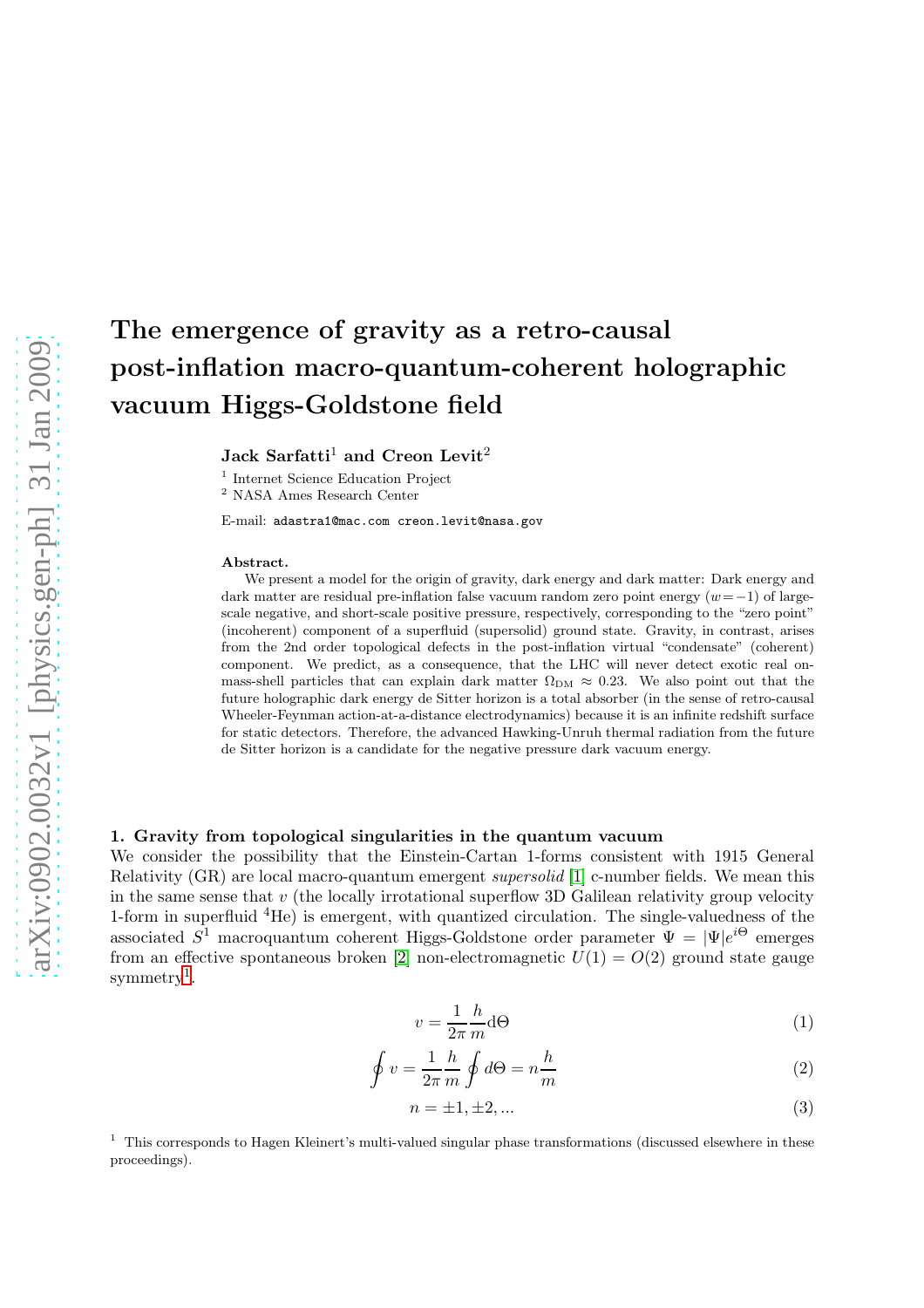In analogy to the above, we use a phenomenological model for the moment of inflation with eight macroquantum coherent relative phase 0-forms  $\Theta^I$  and  $\Phi^I$  that form two Lorentz group 4-vectors with magnitudes  $\Theta$  and  $\Phi$ , respectively. These magnitudes, in turn, are the phases of a  $S<sup>2</sup>$  vacuum order parameter manifold. This  $S<sup>2</sup>$  fiber bundle over real spacetime supports stable point monopole topological defects (simultaneous nodes of the three corresponding Higgs fields) [\[3\]](#page-7-2).

These GeoMetroDynamic (GMD) point monopoles are the lattice points in spacelike slices of Hagen Kleinert's "world crystal lattice" [\[4\]](#page-7-3). They correspond to a non-trivial 2nd homotopy group of emergent effective post-inflation field  $O(3)$  mappings of surrounding non-bounding 2-cycles  $S^2_{3D}$  in 3D physical space to the vacuum manifold  $S^2$ .

The inhomogeneities in all eight phases  $\Theta^I$  and  $\Phi^J$  form the emergent GMD tetrad field  $A^I$ . For details, see equations 14-20, below.

In the world hologram conjecture  $[5][6]$  $[5][6]$ , with total hologram screen area A, the mean separation  $\Delta L$  of the lattice points is for our pocket universe  $c/H_0 = \sqrt{N}L_P = 10^{29}$  cm on the cosmic landscape of the megaverse, given by[\[7\]](#page-7-6):

$$
\Delta L = \left(\mathcal{L}_P{}^2 \sqrt{A}\right)^{1/3} = \left(\mathcal{L}_P{}^2 \frac{c}{\mathcal{H}_0}\right)^{1/3} \approx 10^{-13} \text{cm} \tag{4}
$$

$$
N = \frac{A}{4\mu^2} = \frac{1}{4\Lambda L_P^2} = \frac{A^{(3/2)}}{(\Delta L)^3} = \frac{V}{(\Delta L)^3}
$$
(5)

$$
A = \partial V \tag{6}
$$

where  $\partial$  is the quasi-boundary operator because the surrounding future light cone surface is a non-bounding de Rham 2-cycle. This 2-cycle encloses N GMD point monopole defects in the three effective real  $O(3)$  Higgs field macroquantum coherent Penrose-Onsager off-diagonal-longrange-order post-inflation vacuum parameters[\[8\]](#page-7-7).

Wrapping once around  $S^2_{3D}$  through solid angle  $4\pi$  wraps an integer N times round the vacuum manifold  $S^2$ . This is analogous to the global quantized circulation vortices in superfluid <sup>4</sup>He that are the stable topological defects in the first homotopy group for an  $O(2)$  mapping with only a single relative Goldstone phase  $\Theta$  and two real Higgs scalars  $\Psi_1$ ,  $\Psi_2$  (instead of the three  $\Psi_1$ ,  $\Psi_2$ ,  $\Psi_3$  with two relative Goldstone phases  $\Theta$ ,  $\Phi$  over 3D spacelike slices of physical spacetime in our toy model).

This wrapping integer  $N$  is the explanation for the Bekenstein bit quantized areas of null black hole event horizons and observer-dependent cosmological (e.g. dark energy future de Sitter) horizons<sup>[2](#page-1-0)</sup> of area A that obey Hawking's entropy and temperature formulas

$$
S = k_B A / 4L_P^2 = Nk_B \tag{7}
$$

$$
T = \frac{\partial E}{\partial S} = \frac{hc}{k_B \sqrt{A}} = \frac{hc\sqrt{A}}{k_B} = \frac{hc}{k_B L_P \sqrt{N}}
$$
(8)

$$
\oiint 2d\Theta \wedge d\Phi = 4\pi N = A/4L_P^2 = 10^{124} \text{ Bekenstein BITs},\tag{9}
$$

where the double integral around the vacuum manifold is induced by a single wrap around the future asymptotic de Sitter horizon. The de Sitter horizon is a surrounding (but non-bounding [\[9\]](#page-7-8)) closed 2-cycle at lightlike conformal infinity. It is also a stretched thermal horizon for comoving observers in the accelerating Hubble flow [\[5\]](#page-7-4).

<span id="page-1-0"></span><sup>2</sup> In this paper we use the term "de Sitter horizon" informally. A more precise description would be "future cosmological event horizon".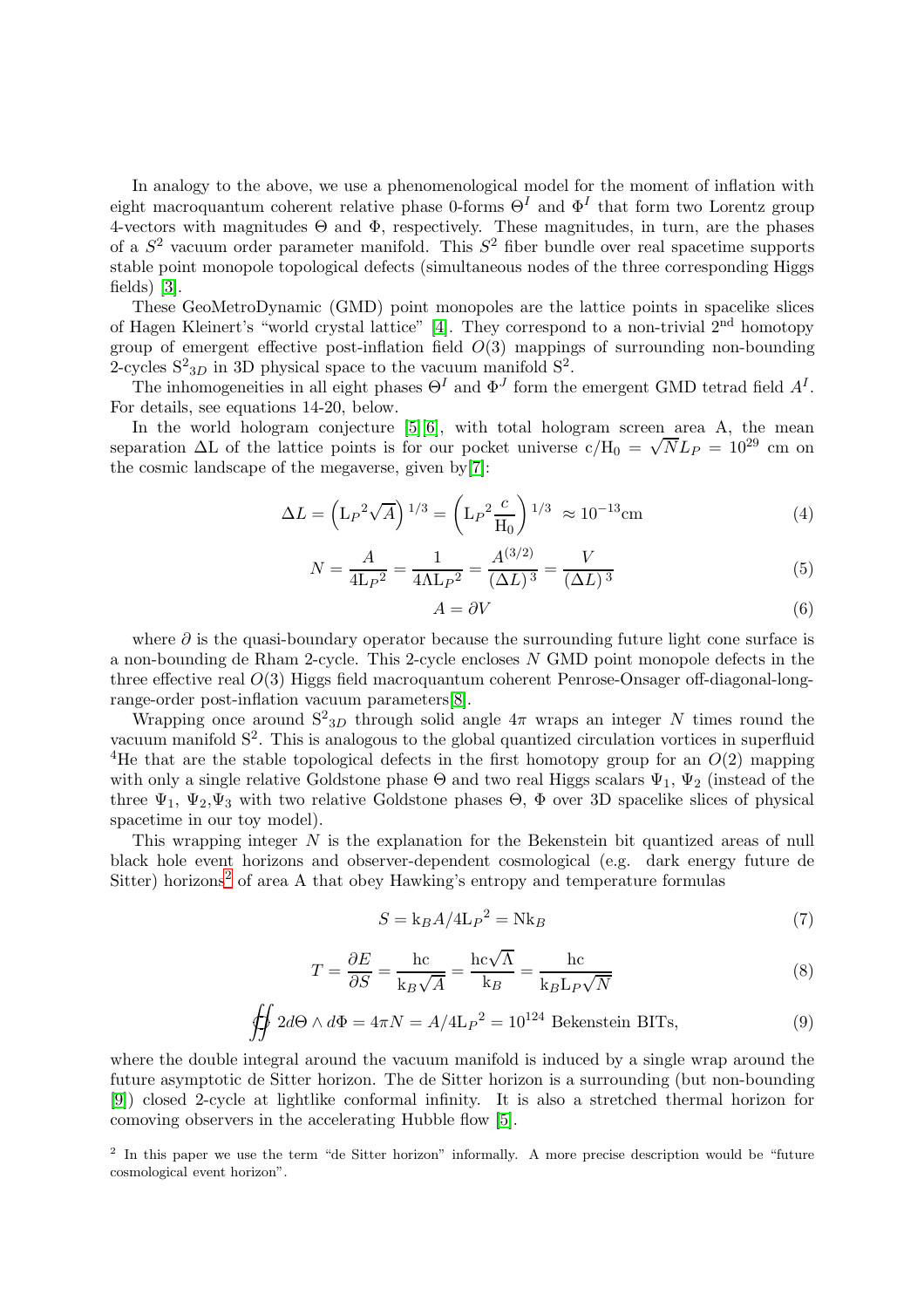The remaining six Goldstone phase angles form the Calabi-Yau space of string theory - the same field Gennady Shipov calls the "oriented point" [\[10\]](#page-7-9). Einstein's 1915 curvature field is simply the local gauge field from the 4-parameter translation universal spacetime symmetry group  $T(4)$  for all matter fields (i.e., strong equivalence principle) with the constraint of zero torsion.

Locally gauging the 10-parameter Poincare group  $P(10)$  of Einstein's 1905 special relativity gives the Einstein-Cartan theory of (dislocation defect) torsion[\[4\]](#page-7-3) in addition to (disclination defect) curvature<sup>[3](#page-2-0)</sup> of the symmetric Levi-Civita connection. Indeed, this local gauge field model can be reinterpreted in terms of the eight multi-valued Goldstone phases of the coherent postinflation vacuum field. The Calabi-Yau space seems to be simply the torsion field in disguise.

#### 2. Dark energy from the future

The future de Sitter event horizon world hologram is "our past light cone at the end of time"[\[11\]](#page-7-10). It can be pictured as a pixelated spherical shell of area  $NL_P^2$  infinitely far from our detectors (in proper time) on their *future* light cone, with thickness  $L_P$  and duration  $L_P/c$ . This shell, or "screen", has 4D volume  $\text{NL}_P{}^4$  with dark energy density hc/(4DVolume Hologram Screen). This screen projects the voxels of our accelerating expanding 3D space hologram image back from the future - indeed, back to the moment of inflation 13.7 billion years ago in what Igor Novikov calls a "globally self-consistent" strange loop in time.

To summarize: The area of an observer's future de Sitter horizon holographically determines the dark energy density seen by that observer.

For a static local-non-inertial-frame (LNIF) observer (with covariant acceleration  $g =$  $c^2/\sqrt{N}L_P = cH_0 \approx 10^{-9}$  m/sec<sup>2</sup> relative to the  $\Lambda = 0$ ,  $k = 0$  spatially flat post-inflation background Friedman metric) the Hawking-Unruh temperature of the future de Sitter horizon is proportional to his acceleration. This is in similar to a static outside observer adiabatically approaching the horizon of a black hole – being "slowly lowered down on a cable" – who measures a temperature which approaches the Planck temperature  $\frac{hc}{Lpk_B}$  as he approaches the horizon.

Of course, the locally coincident geodesic observer relative to the Friedman metric sees no heat radiation - only  $w = -1$  positive dark zero point energy density vibrations of equal but opposite negative pressure per large space dimension, as required by the Einstein Equivalence Principle (EEP).

In contrast the NASA WMAP isotropic black body radiation in the comoving Friedman frame is coming along our past light cone from the surface of last contact 380,000 years after the post-inflation reheating of the Big Bang, and its energy density weakens  $a(t)$ <sup>-4</sup> as space expands because it has  $w = +1/3$  ratio of pressure to energy density<sup>[4](#page-2-1)</sup>.

<span id="page-2-1"></span><sup>4</sup> There is a lack of consensus and clarity in the literature on who sees what. The Unruh effect in globally flat Minkowski spacetime is: A covariantly proper accelerating local detector (not on a timelike geodesic, which by definition has zero covariant proper 4-acceleration) sees thermal equilibrium blackbody radiation whose temperature is proportional to its covariant 4-acceleration magnitude. In contrast, a momentarily coincident non-accelerating detector sees only zero point vacuum fluctuations instead of the thermal radiation. That is, some of the vacuum fluctuation energy is converted into thermal radiation in the rest frame of the intrinsically accelerating detector.

Static detectors outside the event horizon of an ideal Schwarzschild black hole are covariantly properly accelerating in order to "stand still" at a fixed Schwarzschild radial coordinate r. This is in accord with the actual Pound-Rebka Harvard Tower experiment showing the gravity redshift using the nuclear Mossbauer effect. Furthermore, the comoving detectors in the Robertson-Walker representation at constant  $\chi$  are analogous to the previous case at constant  $r$  [\[11\]](#page-7-10):

$$
ds^{2} = -c^{2}dt^{2} + R(t)^{2}[d\chi^{2} + S_{k}^{2}(\chi)d\psi^{2}],
$$

<span id="page-2-0"></span><sup>&</sup>lt;sup>3</sup> There are two classes of defects: The monopole defects which form the "atoms" of the supersolid world crystal lattice, and the disclinations and dislocations in this lattice, which account for, respectively, the curvature and torsion of spacetime.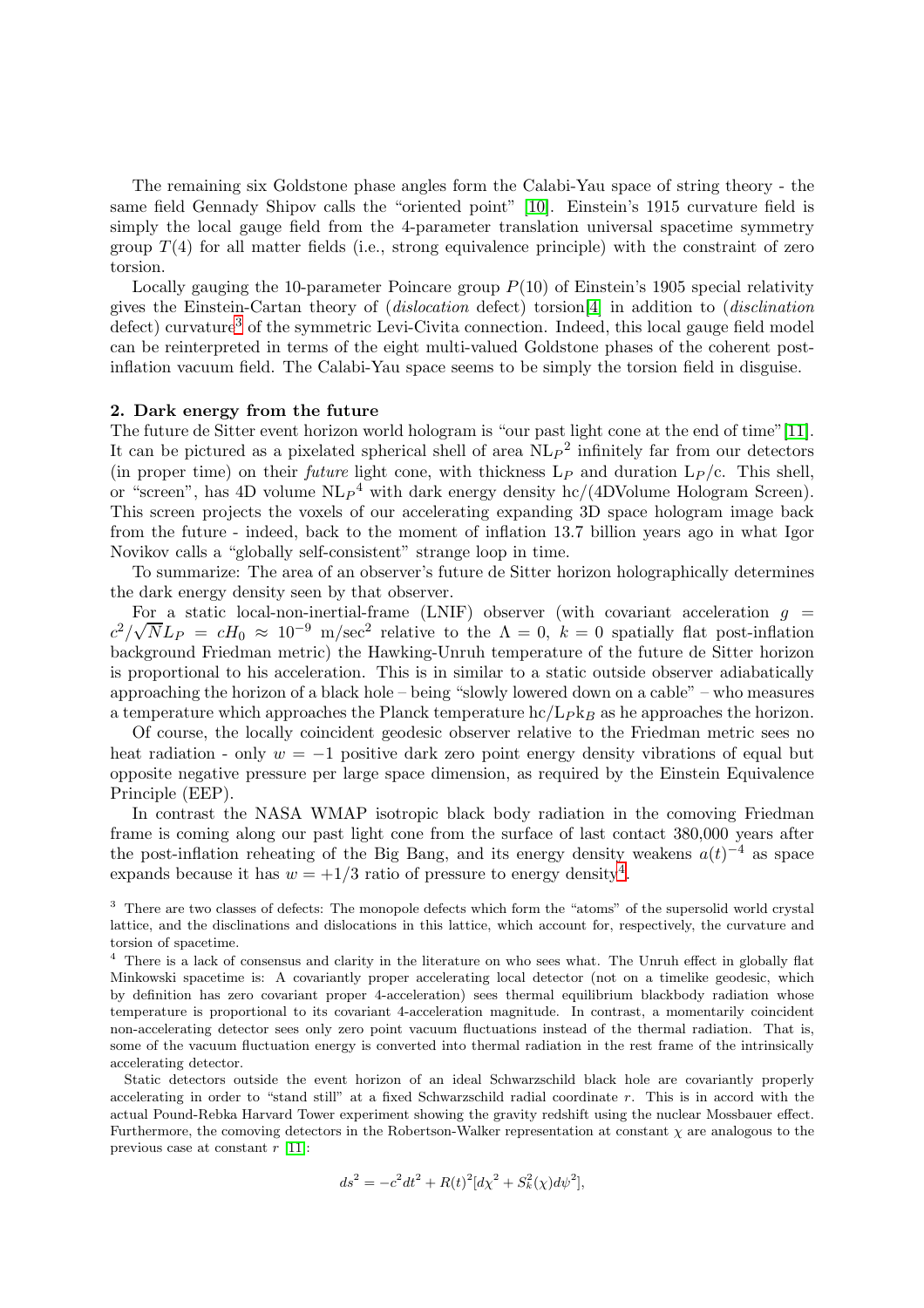We propose that the dark energy zero point vacuum fluctuations measured by non-rotating covariantly unaccelerated Local Inertial Frame (LIF) detectors (on timelike geodesics relative to the physical spacetime multi-valued connection local gauge field  $\Gamma^{\mu}{}_{\nu\lambda}$  that forms curved and torsioned spacetime) appear as advanced Wheeler-Feynman quasi-thermal blackbody "Unruh radiation". It comes back from the future de Sitter horizon "perfect absorber" with temperature that has order of magnitude

$$
T = \frac{\text{hg}}{\text{ck}_B} \to \frac{\text{hc}}{\text{k}_B \text{L}_P \sqrt{N}} \approx \frac{\text{hc}}{\text{k}_B \text{L}_P 10^{62}} \tag{10}
$$

for covariantly accelerated Local Non-Inertial Frame (LNIF) detectors off timelike geodesics.

For example, a static observer outside the event horizon of a non-rotating black hole must covariantly accelerate away from the black hole radially with

$$
g = -\frac{GM}{r^2} \frac{1}{\sqrt{1 - \frac{2GM}{c^2r}}} \sim T
$$
\n
$$
\tag{11}
$$

in order to stay at fixed r in the curved spacetime outside the black hole. They need to fire their rocket engines in order to remain static. These static LNIF observers see the event horizon as a "stretched membrane" with Unruh temperature T. Coincident LIF observers do not see this at all. This is an example of what Leonard Susskind calls "horizon complementarity" [\[5\]](#page-7-4), in analogy with Niels Bohr's quantum complementarity of wave-particle duality from the noncommutativity of the Lie algebra of observable operators on qubit Hilbert space fibers over classical field configuration space.

The comoving observers that see an approximately isotropic WMAP Cosmic Microwave Background (CMB) in our accelerating expanding universe are analogous to the static LNIF observers in the Schwarzschild model where now there is a universal acceleration  $q \approx 10^{-9}$  $\text{m/sec}^2$ , which is the same order of magnitude of the anomalous Sun-centered radial accelerations of the two NASA Pioneer space probes beyond the orbit of Jupiter. This is a curious coincidence that possibly has deeper significance, although it is surprising to find Hubble's parameter  $H_0$  appearing on such a short scale local metric field. In contrast LIF detectors see this advanced quasi-thermal Unruh Wheeler-Feynman radiation as zero point vacuum fluctuation energy density

$$
\rho_{\rm DE} = \text{string tension} \times \text{vacuum curvature} = \frac{\text{string tension}}{\text{area of future cosmic horizon}} \tag{12}
$$
\n
$$
= \frac{\text{hc}}{\text{NL}_P{}^4} = \frac{\text{hc}}{(10^{-2}\text{cm})^4} = 0.73 \times 10^{-29} \text{grams/cc}.
$$

It is as if there is an effective high frequency cutoff at  $c/10^{-2}$ cm =  $3 \times 10^{12}$  Hz for the  $w = -1$ zero point dark energy virtual photon vibrations with critical wavelength equal to the geometric mean of the future de Sitter horizon scale and the Planck scale. The world hologram model posits that the number N of interior 3D voxels N of size ∆L equals the number of 2D pixels of size  $L_P$  on the world hologram future de Sitter horizon.

However, e.g., Davies & Davis [\[12\]](#page-7-11) write "the response of a particle detector travelling along a geodesic in a de Sitter invariant vacuum state; the detector behaves as if immersed in a bath of thermal radiation" Of course,"geodesic" depends on choice of the local GCT frame invariant gravity tetrad field. Thus, the detector on a geodesic in the de Sitter gravity tetrad field is actually properly accelerating with respect to the geodesic in the zero cosmological constant Robertson-Walker gravity tetrad field. This is the point of view we take in this paper and it agrees operationally with how the dark energy data is actually interpreted.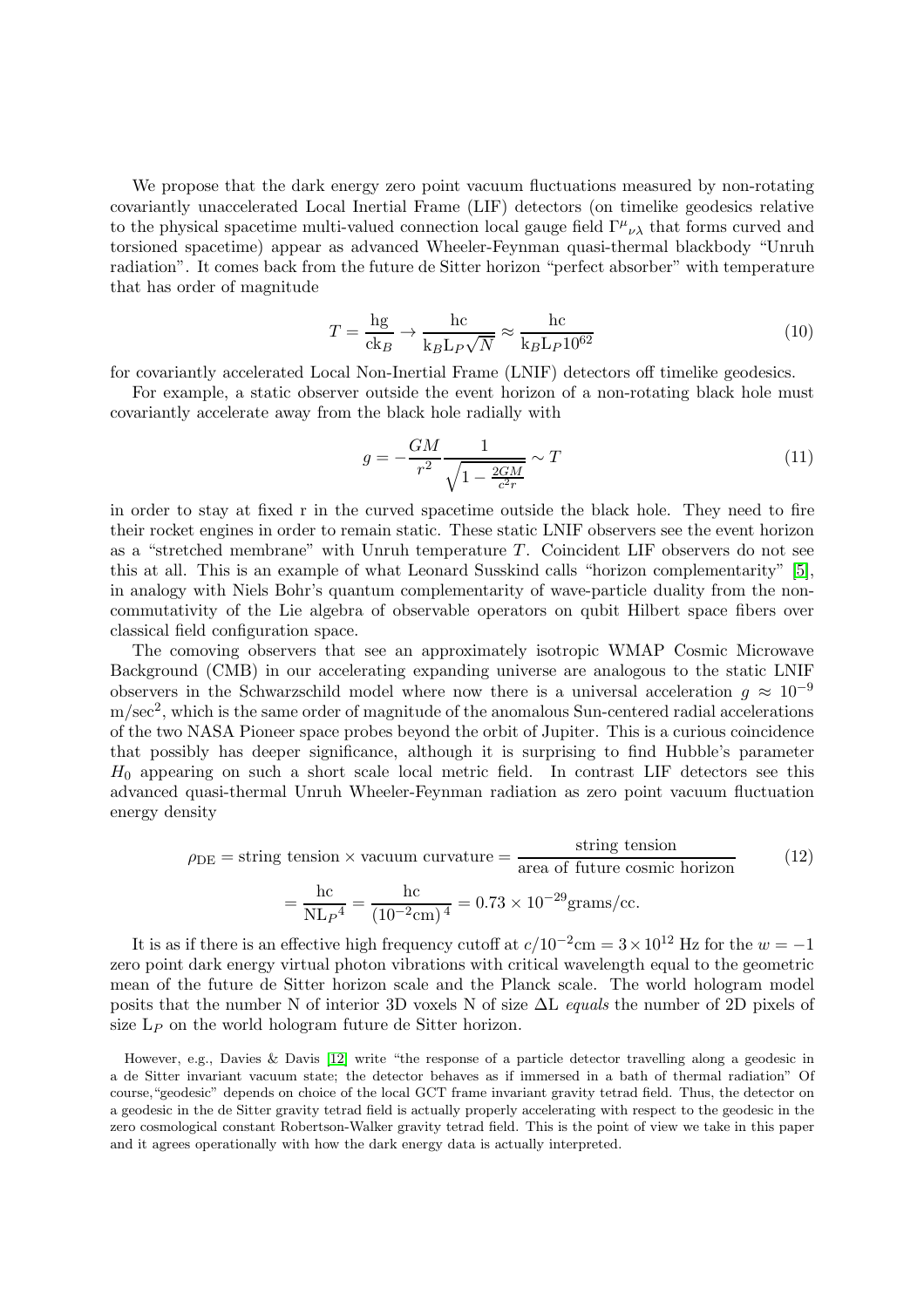# 3. Calabi-Yau from torsion. Brane theory from the 1970s

The four tetrad 1-form fields  $e<sup>I</sup>$  are the General Coordinate Invariant (GCI) gravitational fields in Einstein's 1915 GR. They form a single 4-vector under the 6-parameter homogeneous Lorentz group  $SO(1,3)$ . The non-trivial curvilinear 4D General Coordinate Transformations (GCT) connect covariantly accelerating coincident LNIFs with g-forces on its rest detectors. A nongravity force is required to create a translational covariant acceleration. Conservation of angular momentum maintains a rotating LNIF in the absence of friction in deep space once the external torque is removed. The Lorentz group transformations connect coincident covariantly nonaccelerating LIFs with vanishing g-forces. The tetrad field components  $e^{\mu}$ <sub>I</sub> and their inverses  $e^{I}_{\mu}$  connect locally coincident LIFs with LNIFs. The LNIF curvilinear metric field is  $g_{\mu\nu}$ . The coincident LIF Center Of Mass (COM) metric  $\eta_{\text{L1}}$  is that of Minkowski space-time of Einstein's 1905 SR. The Strong Equivalence Principle (SEP) implies for the absolute differential local frame invariant ds

$$
ds2 = g\mu\nu(LNIF)dx\mudx\nu = \etaIJ(LIF)eIeJ
$$
\n(13)

The multi-valued Goldstone phase transformations in our toy model form a 4x4 M-Matrix of non-closed 1-forms where the non-trivial parts of the four curvature-only tetrad 1-forms  $A<sup>I</sup>$ and the six non-trivial torsion field spin connection 1-forms  $\varpi^{IJ} = -\varpi^{JI}$  are the diagonals and antisymmetrized off-diagonal M-Matrix elements.

$$
M^{IJ} = d\Theta^I \wedge \Phi^J - \Theta^I \wedge d\Phi^J \tag{14}
$$

$$
dM^{IJ} = -2d\Theta^I \wedge d\Phi^J \tag{15}
$$

$$
d^2 = 0 \tag{16}
$$

$$
A^I = diag(M^{IJ})
$$
 (17)

$$
e^{I} = I^{I} + A^{I} = e^{I}{}_{\mu}e^{\mu}{}_{LMF} = e^{\mu}{}_{I}e^{I}{}_{LIF}
$$
\n(18)

$$
\mathbf{I}^{\mu}{}_{I} = \delta^{\mu}{}_{I} \tag{19}
$$

$$
\varpi^{\mathrm{IJ}} = \mathrm{M}^{[I,J]} \tag{20}
$$

The Einstein 1915 zero torsion field i.e.  $\varpi^{IJ} = 0$ , curvature field 2-form is

$$
R^{IJ} = D\omega^{IJ} = d\omega^{IJ} + \omega^I{}_K \wedge \omega^{KJ}
$$
\n(21)

Where the torsion field 2-form in Einstein-Cartan theory beyond 1915 GR would be

$$
\varpi^I = \mathrm{De}^I = \varpi^I{}_K \wedge \mathrm{e}^K \tag{22}
$$

The 1915 GR Einstein-Hilbert pure gravity field action density is the 0-form

$$
L_G = \epsilon_{IJKL} R^{IJ} \wedge e^K \wedge e^L \tag{23}
$$

$$
S_G = \int L_G d^4x. \tag{24}
$$

$$
\frac{\delta S_G}{\delta e^I} = 0\tag{25}
$$

is the pre-Feynman action principle. It is the critical point pure gravity vacuum classical field equation in the absence of matter field sources, that in the usual tensor notation is

$$
R_{\mu\nu} = 0.\t\t(26)
$$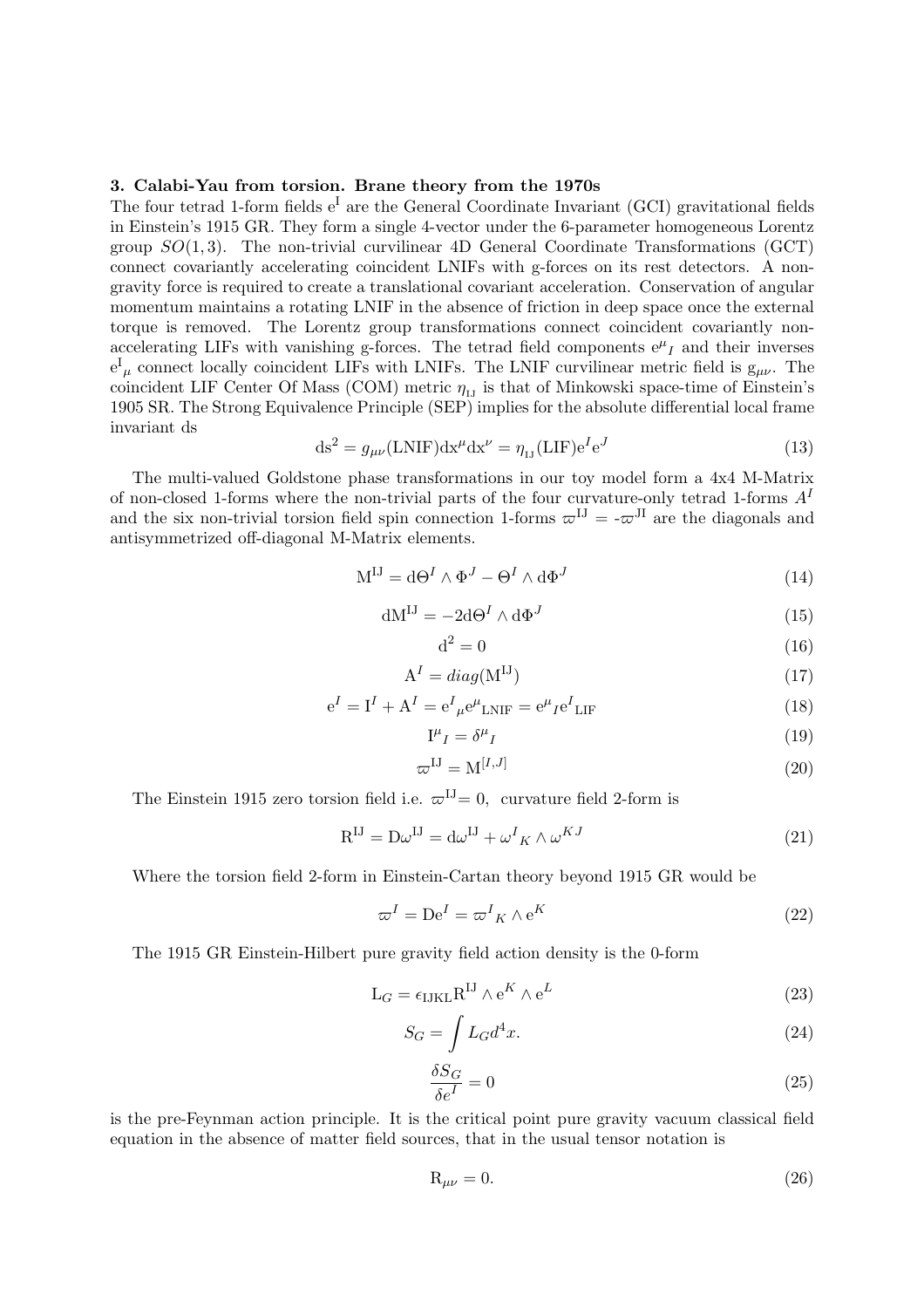Adding the on-mass-shell matter fields of real quanta plus their off-mass-shell virtual quanta, which contribute to the cosmological scalar  $\Lambda_{\text{zpf}}$  field, replaces the above classical vacuum curvature field equation. The vanishing functional derivative of the total action S with respect to the 4 GCT invariant tetrad 1-forms<sup>[5](#page-5-0)</sup> i.e:

$$
\frac{\delta S}{\delta e^I} = 0\tag{27}
$$

$$
S = S_G + S_M + S_{\text{zpf}} \tag{28}
$$

$$
R_{\mu\nu} - \left(\frac{1}{2}R + \Lambda_{zpf}\right)g_{\mu\nu} = -\frac{8\pi G}{c^4}T_{\mu\nu}
$$
\n(29)

We can no longer assume the zero torsion field limit  $(\varpi^{IJ} = 0)$  of the Bianchi identity of 1915 GR. And so we dream that the final theory will use a more general connection than that of Levi-Civita. This more general connection is induced by locally gauging a more general spacetime symmetry group (e.g. the Poincare [\[13\]](#page-7-12), de Sitter or perhaps the conformal group) instead of gauging  $T(4)$  as is usually done in GR.

We use ";" and "|" to denote covariant differentiation with respect to the LC connection and the more general connection, respectively, and so rewrite the divergence of the Einstein equation as:

$$
G_{\mu\nu}{}^{|\nu} + \frac{\partial \Lambda_{zpf}}{\partial x^{\nu}} g^{\nu}_{\mu} + \frac{8\pi G}{c^4} T_{\mu\nu}{}^{|\nu} = 0
$$
\n(30)

This more general divergence (flow) equation with its additional stress-energy currents suggests new channels inter-connecting the incoherent random vacuum zero point fluctuations to the smooth coherent (generalized) curvature field. However, it must be supplemented by a similar torsion field equation that comes from the vanishing functional derivative of the total action S with respect to the 6 dynamically independent spin connection  $\varpi^{IJ}$  1-forms. The  $\varpi^{IJ}$  form the compensating gauge field induced from localizing the 6-parameter homogeneous Lorentz group  $SO(1,3)$  that also acts equally on all matter field actions, i.e.,

$$
\frac{\delta S}{\delta \varpi^{1J}} = 0 \tag{31}
$$

The extra-dimensional brane M-Theory, when mature, should predict a renormalization group flow to larger gravity coupling strength in the short-distance limit. This, when combined with the world hologram conjecture, suggests Abdus Salam's 1973 bi-metric f-gravity [\[14\]](#page-7-13) formula

$$
G = G_{Newton}(1 + \alpha e^{-r/\Delta L})
$$
\n
$$
\alpha \gg 1
$$
\n(32)

has been rediscovered by brane theorists [\[15\]](#page-7-14) looking at the Calabi-Yau (torsion) field.

## 4. Conclusions

In this model there is no quantum gravity in the usual sense of starting with a classical field and quantizing it. Rather, we go the opposite way in the spirit, though not the letter, of Sakharov's 1967 proposal [\[16\]](#page-7-15). What hitherto was called the classical gravity field is seen to be really an emergent effective macro-quantum coherent c-number post-inflation vacuum field.

<span id="page-5-0"></span><sup>5</sup> The tetrad 1-forms are the compensating gauge fields from localizing the global space-time universal translation symmetry group acting equally on all matter field actions.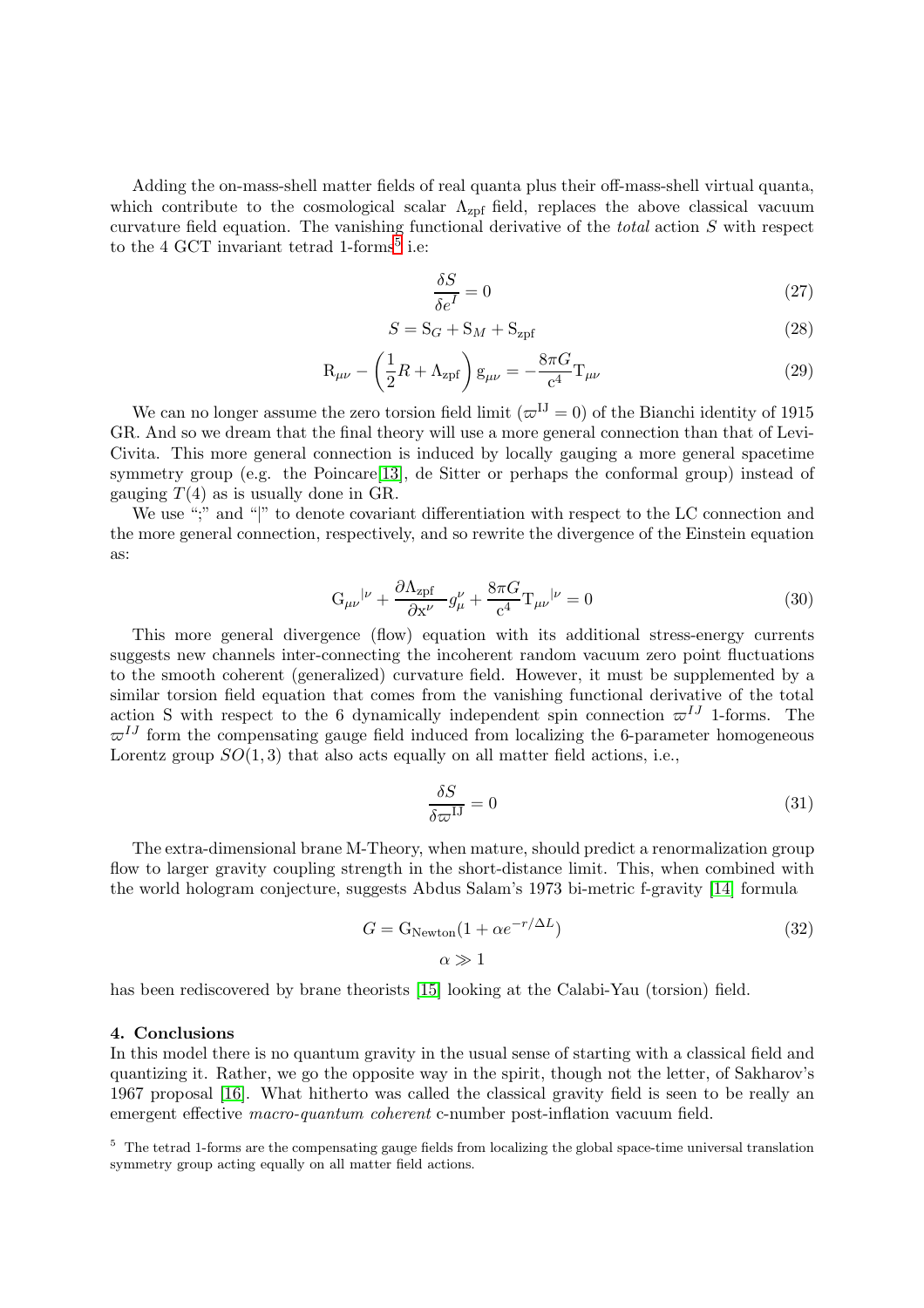We claim the residual random negative-zero-point-pressure advanced virtual bosons backfrom-the-future manifest as the anti-gravitating universally repulsive dark energy. This is because the future de Sitter horizon for a co-moving observer in our universe is a Wheeler-Feynman perfect absorber – an infinite red shift surface – just like a black hole event horizon is for a static LNIF observer.

In contrast, we claim the universally attracting dark matter comes from residual positive-zeropoint-pressure virtual fermion-antifermion pairs. In this picture, looking for real on-mass-shell dark matter particles in the LHC or in underground WIMP detectors is like looking for the motion of the Earth through the mechanical aether of Galilean relativity using Michelson and Morley's Victorian interferometer.

This model pocket universe, relative to our Earth-bound detectors, is created nonlocally and self-consistently by what Igor Novikov and Kip Thorne call "a loop in time" [\[17\]](#page-7-16). Advanced Hawking radiation is emitted from the future cosmic ("de Sitter") horizon at all times and is blue-shifted as it travels into the past. However, only the advanced radiation emitted at time  $t_{trigger} \approx 4$  Gyr arrives back at  $t = 0$ , where it ignites the big bang (see figure 1.1 in [\[11\]](#page-7-10)).

Advanced information (Hawking radiation) flows from the infinite future proper time "Omega"  $S^2$  horizon of the observer's world line (shown in the lower "conformal time"  $(\tau)$ diagram in [\[11\]](#page-7-10) Fig 1.1) down the null cosmic event horizon to its intersection with the null particle horizon (at  $t_{trigger} \approx 4Gyr$ ,  $\tau \approx 32Gyr$ ). It flows back along the particle horizon, winding up at the initial "Alpha" moment of inflation completing what John Cramer calls a "transaction"[\[18\]](#page-7-17).

Furthermore, looking at Fig 5.1 of [\[11\]](#page-7-10) we see that the future cosmic de Sitter horizon area  $A_c \sim N(t)$ , where t is the proper cosmic Robertson-Walker time (corresponding to spacelike hypersurfaces of maximal CMB isotropy), rises from "zero" (1 Bit) to de Sitter asymptote  $N(t \to \inf) \approx 10^{124}$  Bits rather quickly. The advanced dark energy thermal Hawking radiation reaching us now backward-through-time along our future light cone is very close to the asymptotic value.

The final entropy of our (retro)-causal[\[18\]](#page-7-17)[\[19\]](#page-7-18) universe is  $N k_B \approx 10^{124}$  Bekenstein bits, as mandated by the area of the future de Sitter horizon, whereas the initial entropy of the universe is exactly  $k_B = 1$  bit, as mandated by the (Planck) area of the initial singularity.

This shows very clearly why the cosmological arrow of time is aligned with the thermodynamic arrow of time, solving Roger Penrose's main objection [\[20\]](#page-7-19) to inflationary cosmology: why the early universe has relatively low entropy. We need both retrocausality and the world hologram principle to properly understand the Arrow of Time of the Second Law of Thermodynamics.

## 5. Background related reading

The works of John Wheeler and Richard Feynman [\[21\]](#page-7-20), Fred Hoyle and Jayant Narlikar [\[22\]](#page-7-21), James Woodward [\[23\]](#page-7-22), Michael Ibison [\[24\]](#page-7-23), Robert Becker [\[25\]](#page-7-24) and John Cramer [\[18\]](#page-7-17) on advanced electromagnetic waves, radiation reaction and vacuum fluctuations, Leonard Susskind [\[5\]](#page-7-4) and Jack Ng's work on the world hologram [\[7\]](#page-7-6), Gennady Shipov on torsion fields [\[10\]](#page-7-9), and finally Hagen Kleinert's work on singular multi-valued phase transformations as local gauge transformations [\[4\]](#page-7-3) are essential background reading. We have also found Chapter 2 of Rovelli's lectures on quantum gravity [\[26\]](#page-7-25) very clear regarding the use of Cartan forms in gravity theory.

During the preparation of this paper we be became aware of a publication entitled: "Is dark energy from cosmic Hawking radiation?"[\[27\]](#page-7-26) that relates  $w = -1$  dark energy to observerdependent Hawking radiation. However, those authors do not clearly specify which horizon they are referring to. They omit the (key) notion of retro-causality. We claim retrocausality is necessarily implied when the correct cosmic horizon - the *future lightlike* de Sitter horizon  $-$  is specified. Tamara Davis's thesis [\[11\]](#page-7-10) (especially her figures 1.1 and 5.1) clarifies much of the rampant confusion over this subtle issue.